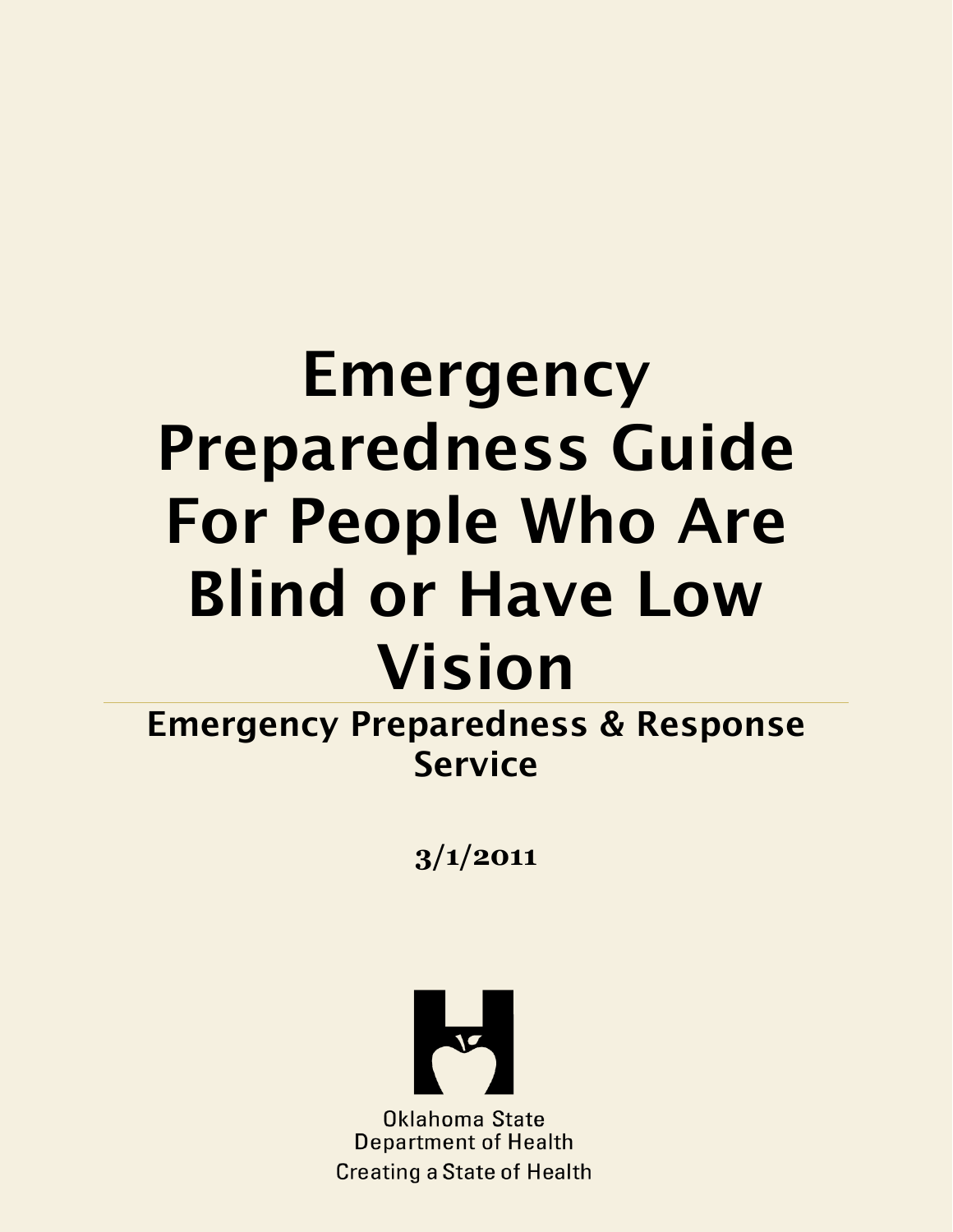## This page left blank.

**Emergency Preparedness Guide for People Who Are Blind or Have Low Vision Page 2**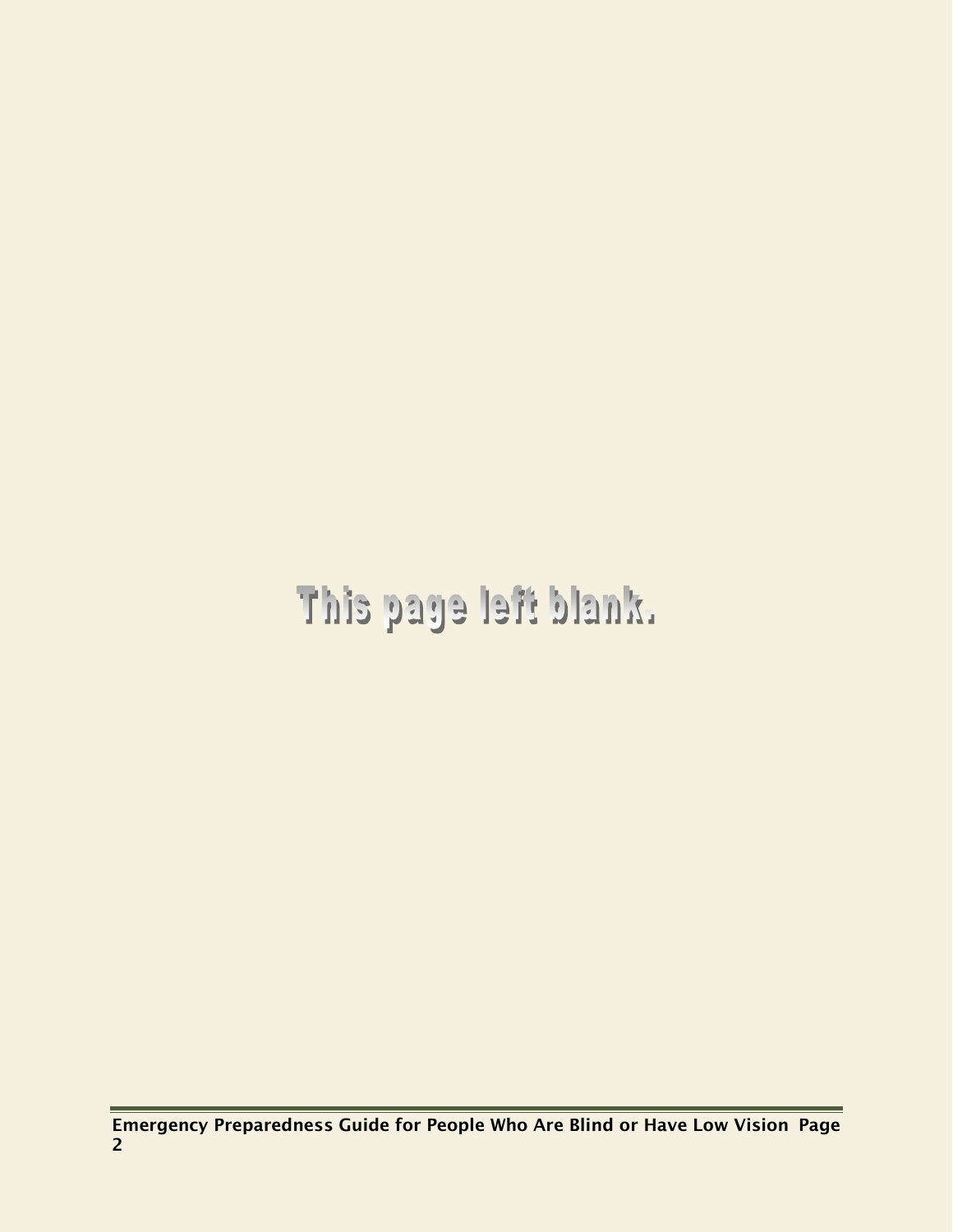## <span id="page-2-0"></span>**Table of Contents**

| <b>Contents</b> |
|-----------------|
|-----------------|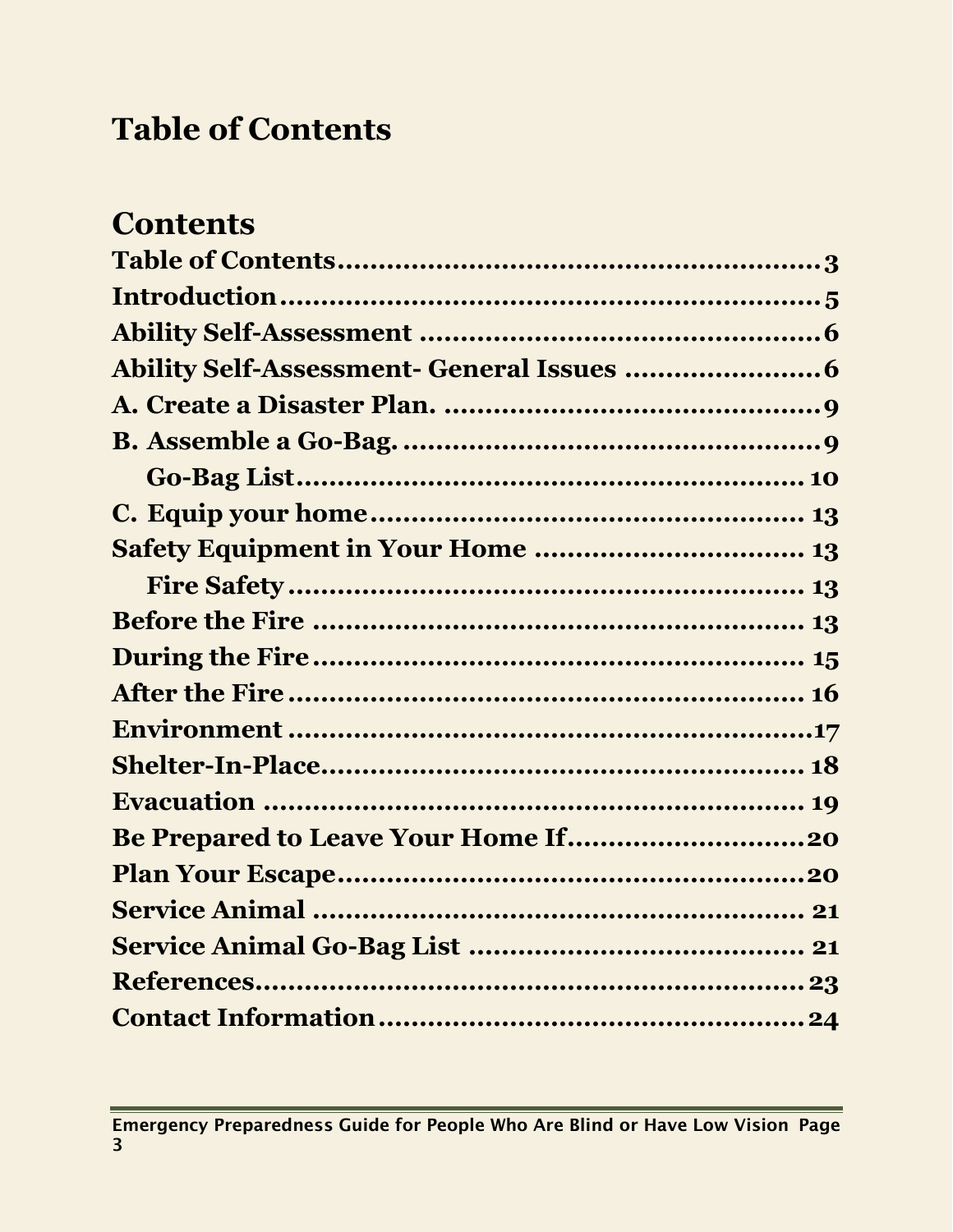## This page left blank.

**Emergency Preparedness Guide for People Who Are Blind or Have Low Vision Page 4**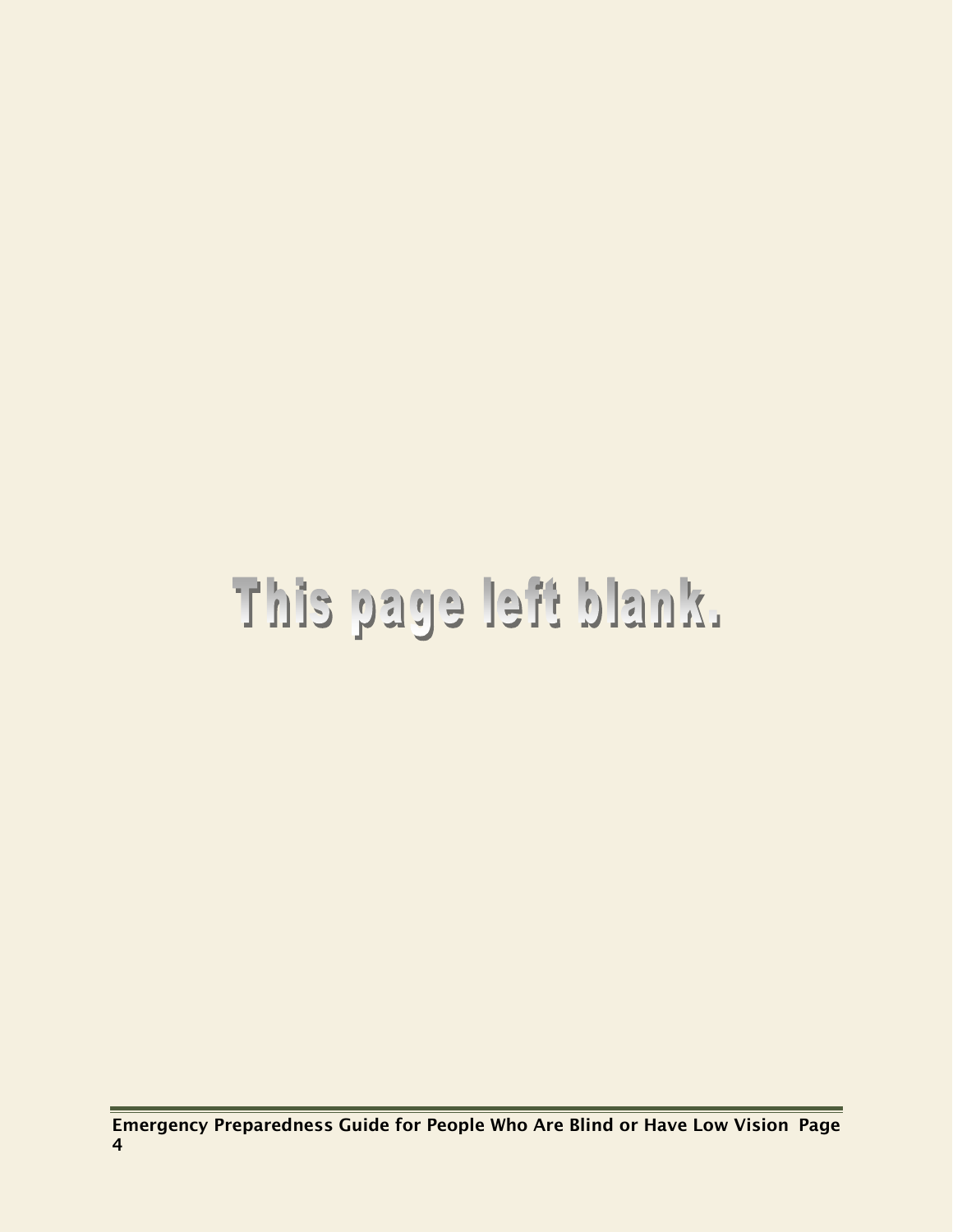#### <span id="page-4-0"></span>**Introduction**

People are less likely to have problems in either large or small emergencies if they are prepared.

A power outage in a selected area is considered a small emergency. Large emergencies affect a wide area, overload emergency services, and may mean that you have to be self-sufficient for a week or more.

The systems that people rely on may not work in a major disaster. The situation can be more difficult for people with disabilities and activity limitations.

For example, the ability to reach exits, gather up personal items and access emergency supplies should be part of your disaster preparedness planning.

People who have low vision or who are blind can have problems when infrastructure systems (utility companies) are down or overloaded during natural, human-caused or technological disasters.

To help reinforce the importance of planning for functional needs (people who are blind or who have low vision) populations, the Oklahoma State Department of Health (OSDH) is providing this document to assist during the planning process.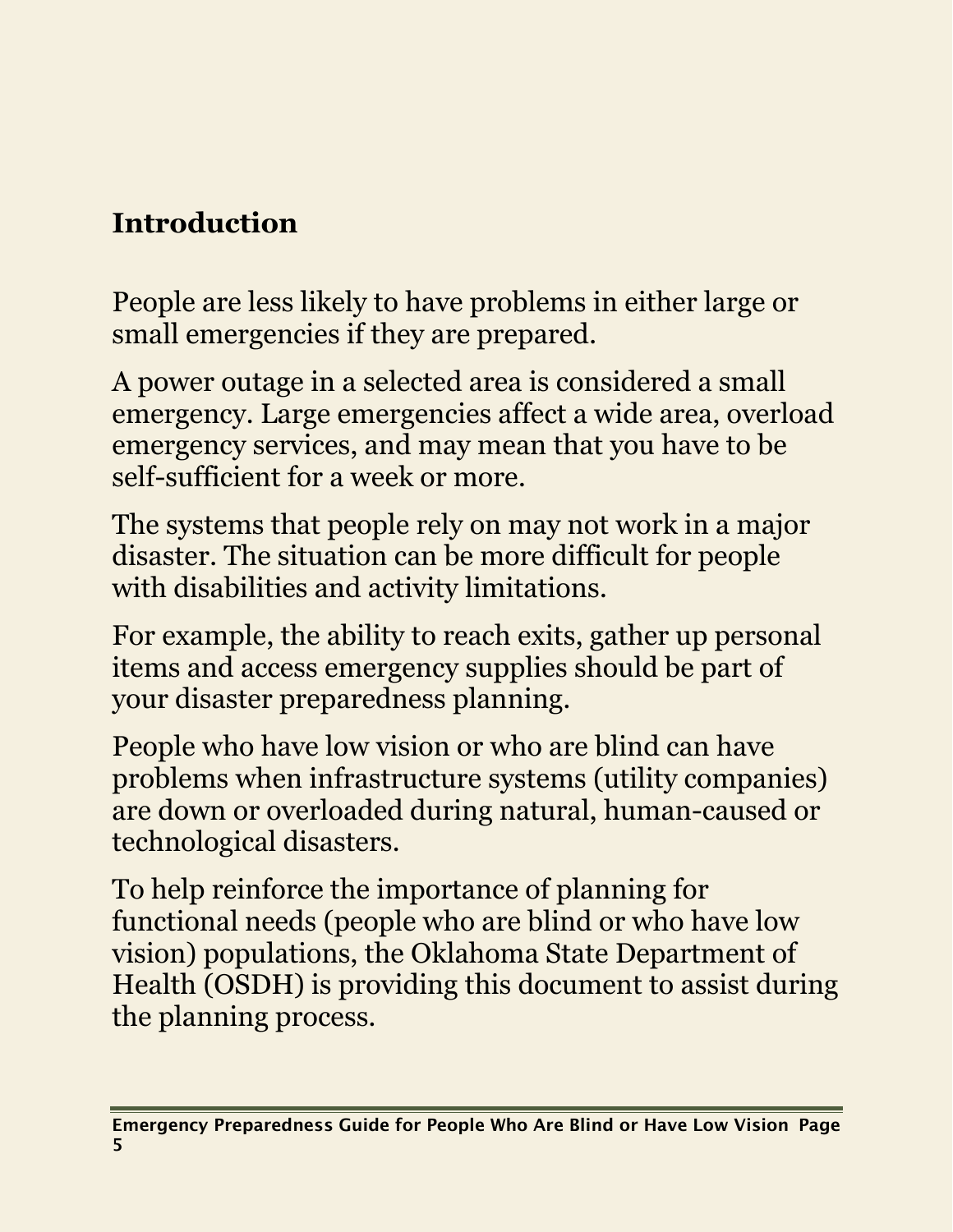This emergency preparedness planning tool is intended to help individuals that have low vision or who are blind become better prepared. People who have low vision or are blind comprise 3.2 percent of Oklahoma's p[opulation according to 2010 figures<sup>1</sup>.

Common emergency situations in Oklahoma include:

- a. Human caused
- b. Natural (floods, tornados, wildfires, and winter storms)
- c. Technological (power outages)

There are a number of simple things that a blind person or a person with low vision can do to prepare for an emergency.

There are two primary things that can assist in emergency preparedness for all types of disasters, complete the self assessment and emergency preparedness plan below:

#### <span id="page-5-0"></span>**Ability Self-Assessment**

Use this checklist when considering your abilities and what type of help you will need in an emergency. Read the general issues, and then review all steps for your personal emergency preparedness plan.

#### <span id="page-5-1"></span>**Ability Self-Assessment- General Issues**

|  | Yes   No   N/A   Do you know where all the fire alarms and |
|--|------------------------------------------------------------|
|  | extinguishers are in the places where you                  |
|  | are regularly?                                             |
|  | Yes $ No N/A $ Can you activate the fire alarms?           |

 <sup>1</sup> Annual Disability Statistics Compendium 2010.

**Emergency Preparedness Guide for People Who Are Blind or Have Low Vision Page 6**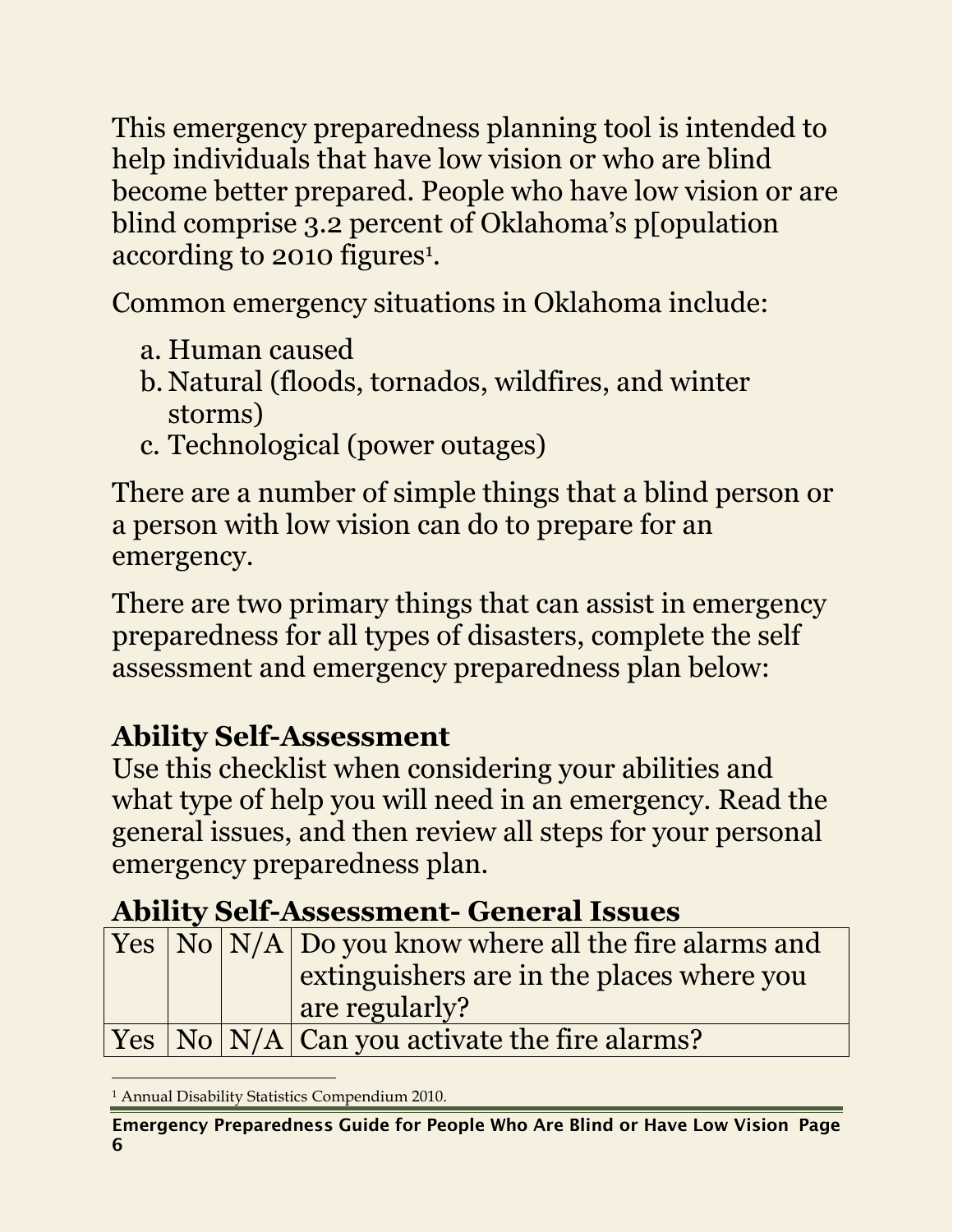| Yes        | N <sub>0</sub>         | N/A | Can you operate a fire extinguisher?                       |
|------------|------------------------|-----|------------------------------------------------------------|
| <b>Yes</b> | $\overline{N_{O}}$     |     | $N/A$ Have you practiced?                                  |
| <b>Yes</b> | N <sub>0</sub>         |     | $N/A$ Do you know where the gas and water shut-            |
|            |                        |     | offs are at your home?                                     |
| <b>Yes</b> | $\overline{N_{O}}$     |     | $N/A$ Have you marked your utility shut-off                |
|            |                        |     | valves at home with fluorescent tape, tactile              |
|            |                        |     | glue, large print, or Braille labels?                      |
| <b>Yes</b> | $\overline{N_{O}}$     |     | $N/A$ Can you access them and use the proper               |
|            |                        |     | tools to turn them off?                                    |
| <b>Yes</b> | $\overline{\text{No}}$ |     | $N/A$ Do you have instructions and tools                   |
|            |                        |     | available so other people can turn off the                 |
|            |                        |     | utilities if needed?                                       |
| <b>Yes</b> | No                     |     | $N/A$ Do you have a standard telephone (one that           |
|            |                        |     | does not need electricity) and do you know                 |
|            |                        |     | where it is?                                               |
| Yes        | $\overline{N_0}$       |     | $N/A$ Do you know the location of ALL the exits            |
|            |                        |     | in places where you are regularly during                   |
|            |                        |     | the day?                                                   |
| <b>Yes</b> |                        |     | No $N/A$ Have you evaluated your ability to use            |
|            |                        |     | them?                                                      |
| Yes        | $\overline{N_{O}}$     |     | $N/A$ Have you practiced using these exits?                |
| Yes        |                        |     | No $N/A$ Are there security lights along the path for      |
|            |                        |     | exit identification? These lights plug into                |
|            |                        |     | wall outlets and light automatically if there              |
|            |                        |     | is a loss of power.                                        |
|            |                        |     |                                                            |
| <b>Yes</b> |                        |     | $\rm{No}$ $\rm{N/A}$ Have you thought about how you may be |
|            |                        |     | able to help others in an emergency? (For                  |
|            |                        |     | example, if you have no or low vision, you                 |
|            |                        |     | might be able to guide people through dark                 |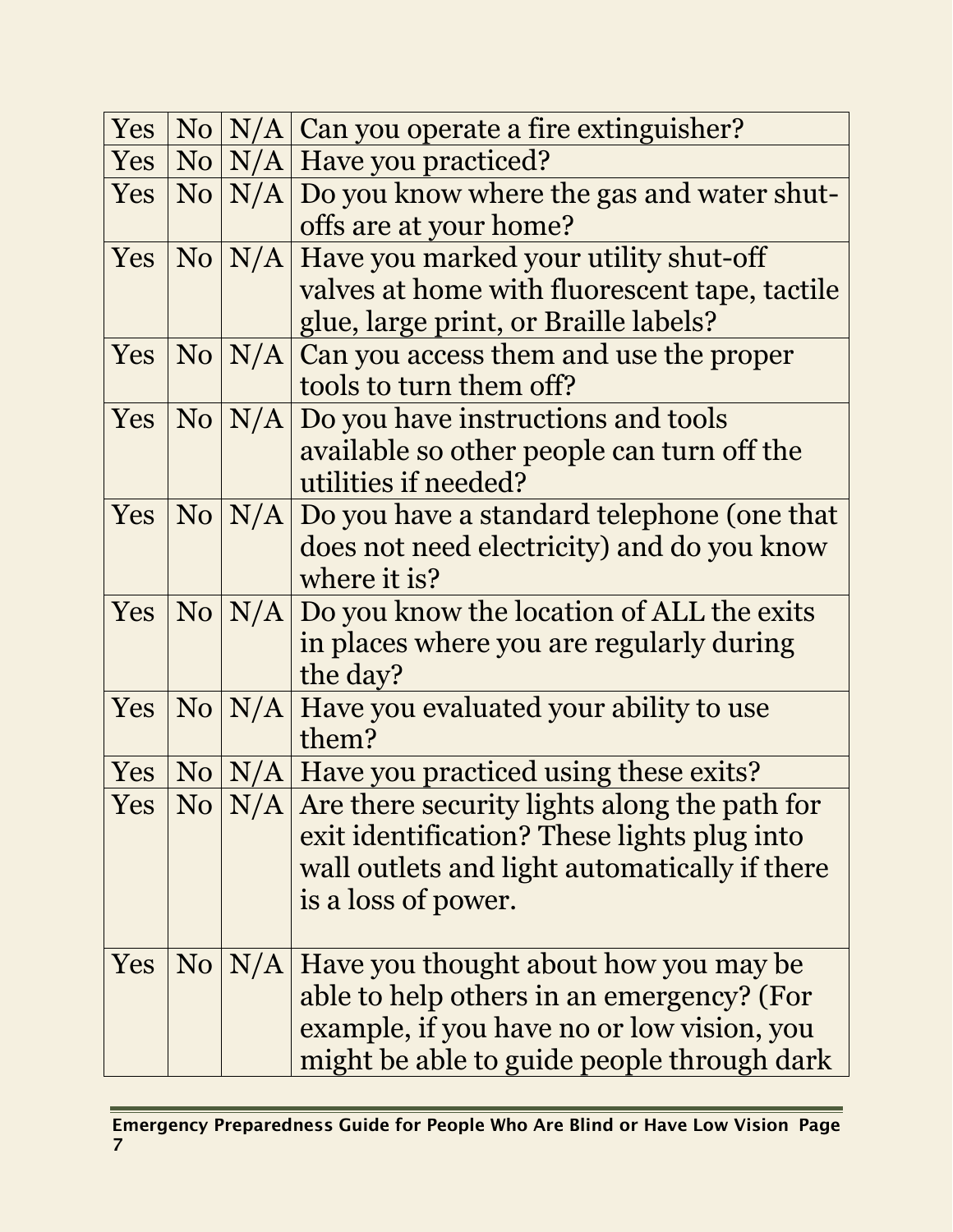|            |  | spaces. If you are a calm person, you might                              |
|------------|--|--------------------------------------------------------------------------|
|            |  |                                                                          |
|            |  | be able to help others avoid panic.)                                     |
| Yes        |  | No $N/A$ Have you planned what you will do if your                       |
|            |  | service animal becomes confused,                                         |
|            |  | frightened or disoriented? Are there other                               |
|            |  | ways you can get around? (For example, by                                |
|            |  | using sighted guides or members of your                                  |
|            |  | support team who can offer emotional                                     |
|            |  | support?)                                                                |
| Yes        |  | No $N/A$ If you rely on sound clues to get around                        |
|            |  | (such as the hum of the copy machine by an                               |
|            |  | elevator), will you be able to get yourself to                           |
|            |  | safety if they are missing? You can't count                              |
|            |  | on these clues if the electricity goes off or                            |
|            |  | alarms are blaring.                                                      |
| Yes        |  | $\overline{N}$ No $\overline{N}$ There are signs with raised and Braille |
|            |  | characters that designate exits, directions                              |
|            |  | to exits, and information on exit routes?                                |
|            |  | Are floors designated by raised and Braille                              |
|            |  | numbers or letters, including floor level                                |
|            |  | signs in stairwells?                                                     |
|            |  |                                                                          |
| Yes        |  | No $N/A$ Can you read the emergency signs in print                       |
|            |  | or Braille?                                                              |
| <b>Yes</b> |  | No $N/A$ If you wear contact lenses, do you either                       |
|            |  | keep glasses with you or keep clear goggles                              |
|            |  | in your emergency supply kit in case                                     |
|            |  | smoke, dust or fumes become painful or                                   |
|            |  | dangerous?                                                               |
| <b>Yes</b> |  | No $N/A$ Can you use the two-way communication                           |
|            |  | devices installed in the elevators and areas                             |
|            |  | of refuge/rescue assistance?                                             |

**Emergency Preparedness Guide for People Who Are Blind or Have Low Vision Page 8**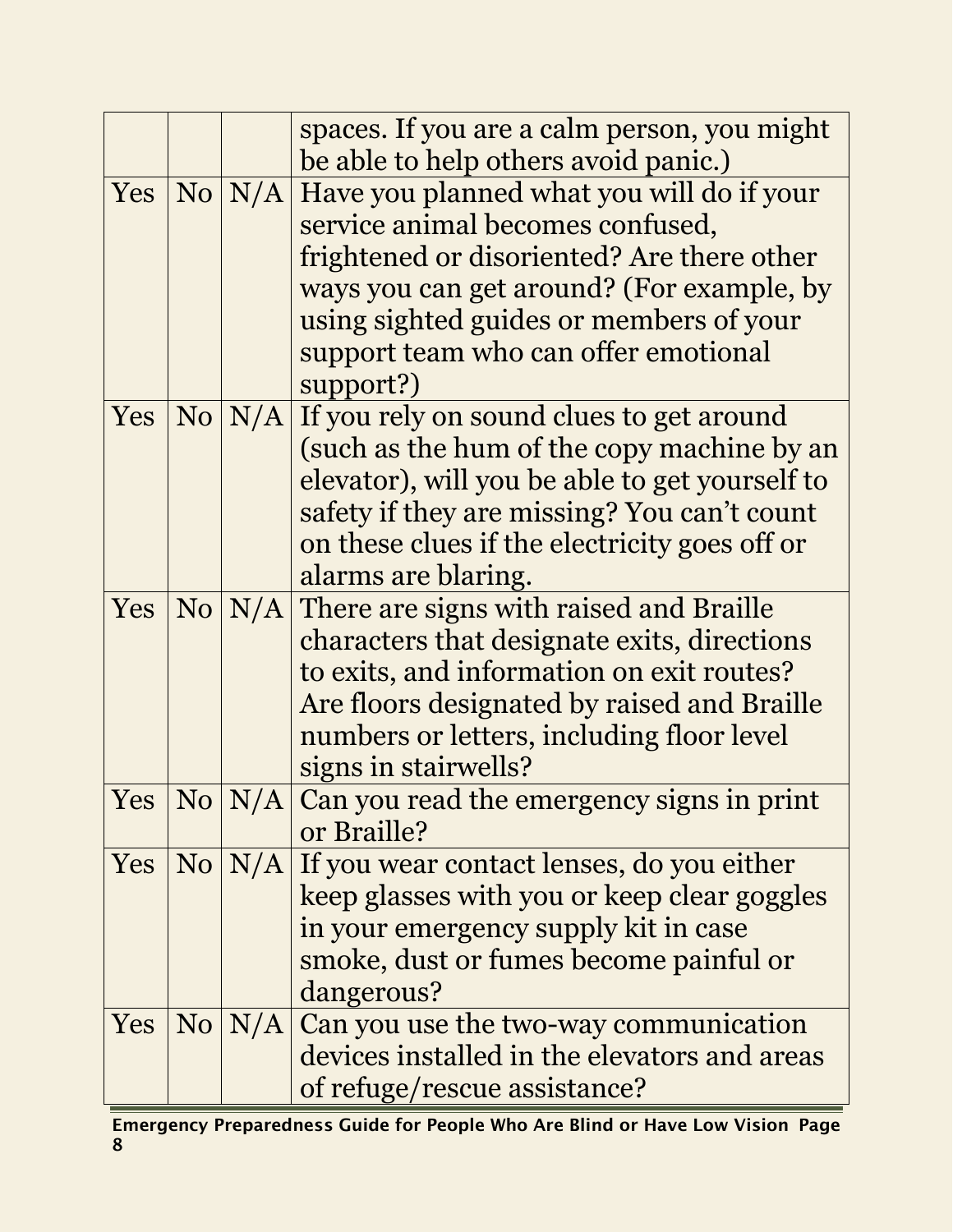|  | Yes   No   N/A   Have you taught your support team how to |
|--|-----------------------------------------------------------|
|  | serve as "sighted guides" if needed?                      |

- <span id="page-8-0"></span>**A. Create a Disaster Plan.** Meet with family, friends, neighbors, or coworkers (support group) to discuss and plan for disasters that occur in your area.
	- a. Discuss the types of disasters that are most likely to happen. Explain what to do in each case.
	- b. Pick two places to meet:
		- Outside your home in case of a sudden emergency like a fire.
		- Outside your neighborhood in case you can't return home. Everyone must know the address and telephone number for emergency backup.
	- c. Ask an out-of-state friend or relative to be your "back-up" contact. After a disaster, it's often easier to call long distance. Other contacts should call this person and tell them where they are and where you are for exchange of essential information. Everyone must know your contact's telephone number.
	- d. Discuss what to do in an evacuation. Plan how to take care of your service animal or pet.
- <span id="page-8-1"></span>**B. Assemble a Go-Bag.** This would include basic necessities for **3 days** (**72 hours)**; many of the items are things that you probably have already around your home. Consider marking emergency supplies with large print, tactile, fluorescent tape or Braille. This bag is used

**Emergency Preparedness Guide for People Who Are Blind or Have Low Vision Page 9**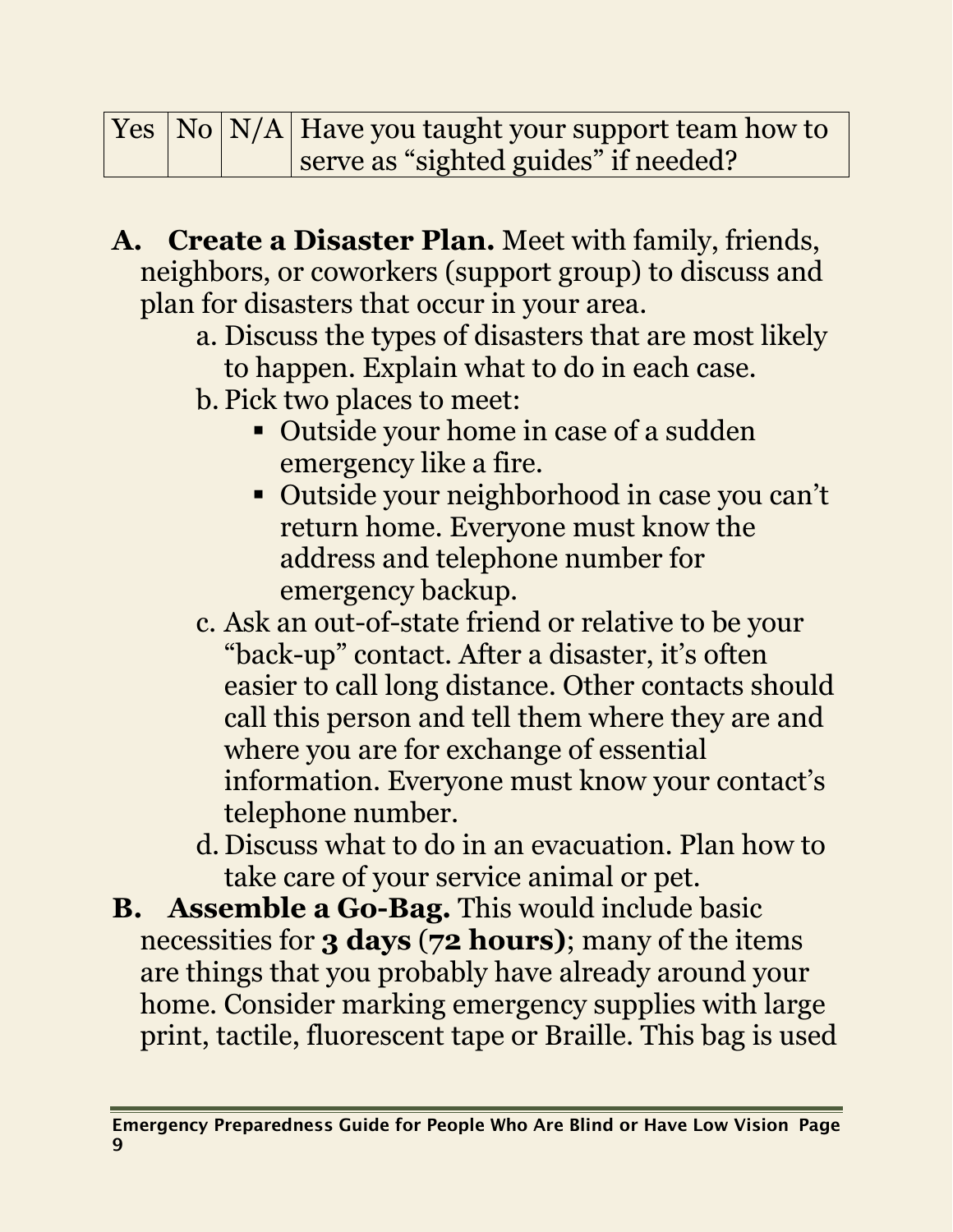for all hazard preparedness. If you have a fire, leave as quickly as possible; with or without your go-bag.

## <span id="page-9-0"></span>**Go-Bag List**

- 1. Three days' supply of water (three gallons per person).
- 2. Three days' supply of non-perishable food such as the following:
	- a. Baby items if needed
	- b. Boxed or canned juices
	- c. Candy bars
	- d.Canned ready-to-eat foods
	- e. Cereal
	- f. Crackers
	- g. Granola bars, trail mix, or nuts
	- h.Manual can opener
	- i. Peanut butter
	- j. Service animal or pet items if needed (food, toys, and water)

**Note**: Be aware of the salt content, as it has the side effect of making you thirsty. Check and rotate your food every **6 months**.

#### 3. **Battery Operated or Crank Operated Radio** a. Don't forget the extra batteries.

4.**Flashlight and Plastic Emergency Whistle and other emergency alert items**. Even among people with visual disabilities or people with low vision; having a flashlight is very important for emergency preparedness. The flashlight can provide visual assistance and the whistle can provide another audio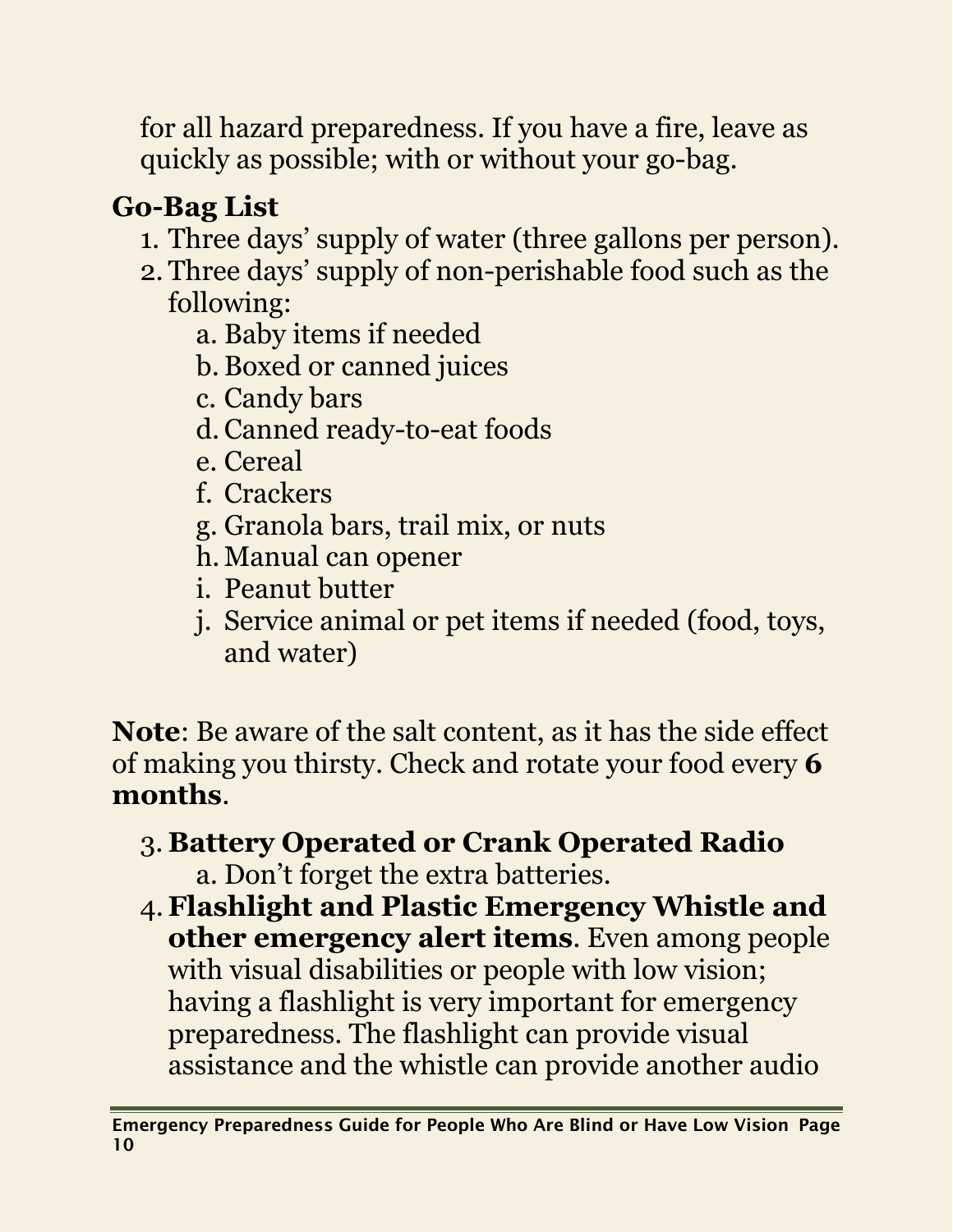clue for emergency location during the disaster. The human voice can only shout at the highest volume for about **four minutes**. The flashlight can also assist a person that is following you during the emergency situation. A white distress cloth and/or glow sticks can also be seen by first responders.

- 5. **First Aid Kit**. Make sure that you are familiar with the contents and their placement in the kit. Consider adding a blanket, pillow and plastic bags to the kit for personal use during times of disasters.
- 6.**Toiletries and a Change of Clothing**. These can include items as simple as a toothbrush, toothpaste, hairbrush, toilet paper, and garbage bags with ties. Clothing should reflect the season. Change clothing when the season changes for appropriate weight and comfort.
- 7. **Prescriptions & Assistive Devices**. Make sure you have the medication name, dosage, the number of times you take the medication and the contact information of the doctor. Also, include prescription eyewear, non-prescription hearing aids, and communication devices. Stress to everyone that these items are assistive devices and not just "baggage." A quick and efficient way to have the correct medical information is to use the extra labels that are provided by your pharmacist.
- 8.**Cane**. Even if you have useable vision or are a guide dog user, a cane can be essential for mobility to help maneuver around obstacles, identify of barriers and negotiate around other possible obstacles in the shelter.

**Emergency Preparedness Guide for People Who Are Blind or Have Low Vision Page 11**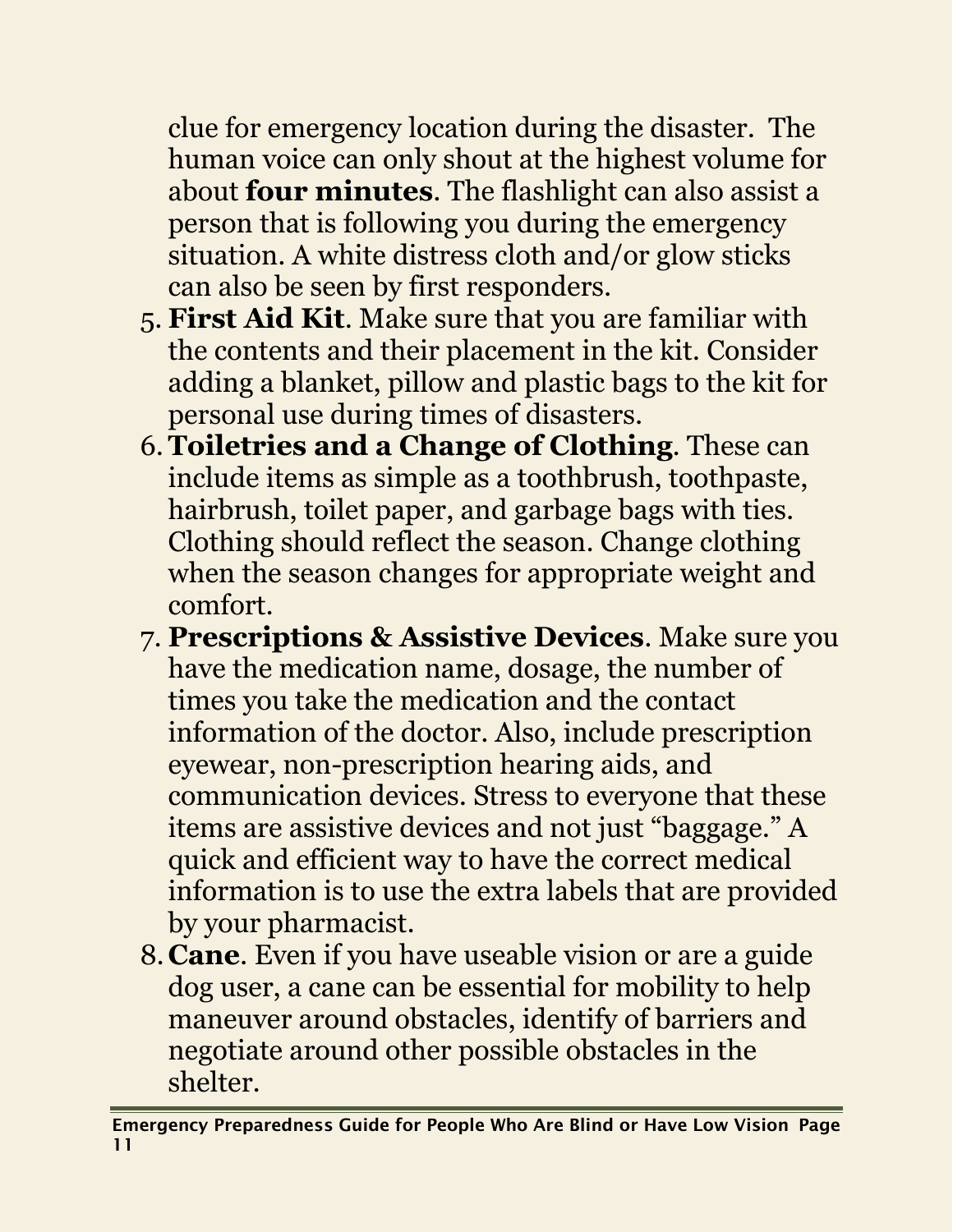- 9.**Work Gloves and Sturdy Shoes**. After auditory cues, touch is the most heavily relied upon sense for someone who has a visual disability. A pair of heavy work gloves and sturdy shoes can offer safety and security in exploring an unfamiliar environment while residing in the shelter.
- 10. **Safety Glasses**. Safety glasses will protect your eyes from falling objects or objects floating in the air during the disaster.
- 11. **Identification and Important Papers**. Photocopy all important documents into a plastic bag or fire proof safe. Make sure all papers are in an accessible version for identification of information. This may include the following: photograph identification, social security card, health insurance or Medicaid/Medicare cards, home/auto insurance papers, deeds, bank account numbers, contact telephone numbers for your emergency contacts, and local emergency telephone numbers.
- 12. **Cash, Coins, Credit Cards, Checkbook, and ATM card**. Cash and coins will always work during emergencies. The ATM card will not work during power outages.
- 13. **Service Animal or Pet**. Make sure you have included food and water for your animal. Also include their bedding, cage, veterinarian contact information, and a favorite toy. You should assemble a go-bag for your service animal or pet for easy access in emergency situations.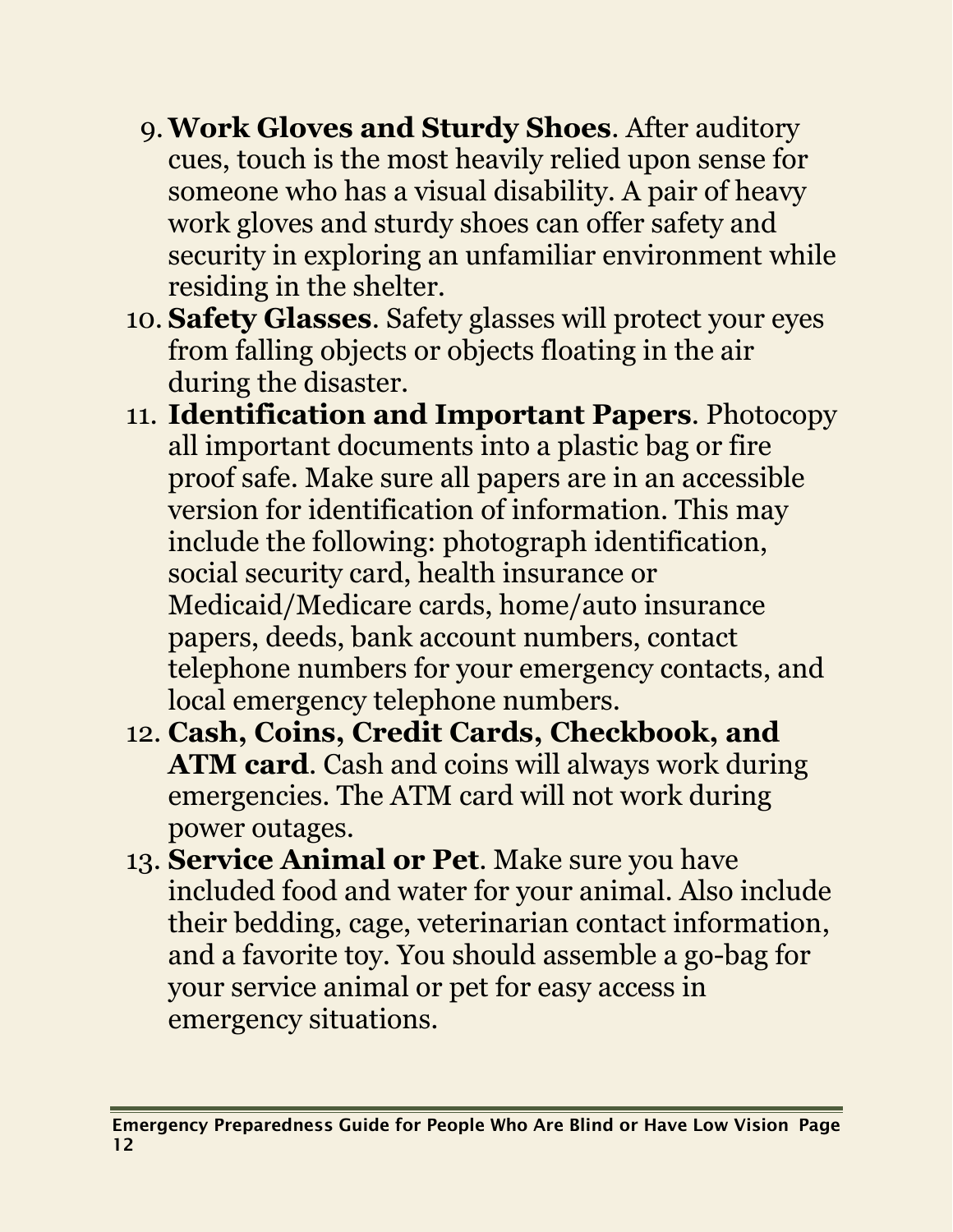**Note**: There are different organizations that sell disaster kits, pre-packaged for the public.

<span id="page-12-0"></span>**C. Equip your home** with automatic fire sprinkler systems or retrofit your residence with such protective devices such as smoke alarms and fire alarms.

## <span id="page-12-1"></span>**Safety Equipment in Your Home**

## <span id="page-12-2"></span>**Fire Safety**

The only thing a person that has a visual disability cannot do is see. Fire safety education is important for those with low vision or those who are blind. He or she is capable of hearing an audible smoke alarm and crawling low on the floor to escape to safety during a fire. These steps are just a few that can save your life or your family's life in case of an emergency. Basic fire safety involves the following procedures:

#### <span id="page-12-3"></span>**Before the Fire Identify the nearest emergency exit**. Whether you are at home or elsewhere, you always should know the location of the nearest exit.

**Install smoke alarms**. A working smoke alarm can make a vital difference in the event of a fire; it has the potential to reduce the risk of death in a fatal fire by 60 percent. Place alarms next to each sleeping area and on every floor of your home. You can also have a smoke alarm with a vibrating pad placed under your pillow as a safety device for fire alert. Test your batteries monthly. Your local fire department can assist you in testing your smoke alarms and replacing your batteries. They do not charge

**Emergency Preparedness Guide for People Who Are Blind or Have Low Vision Page 13**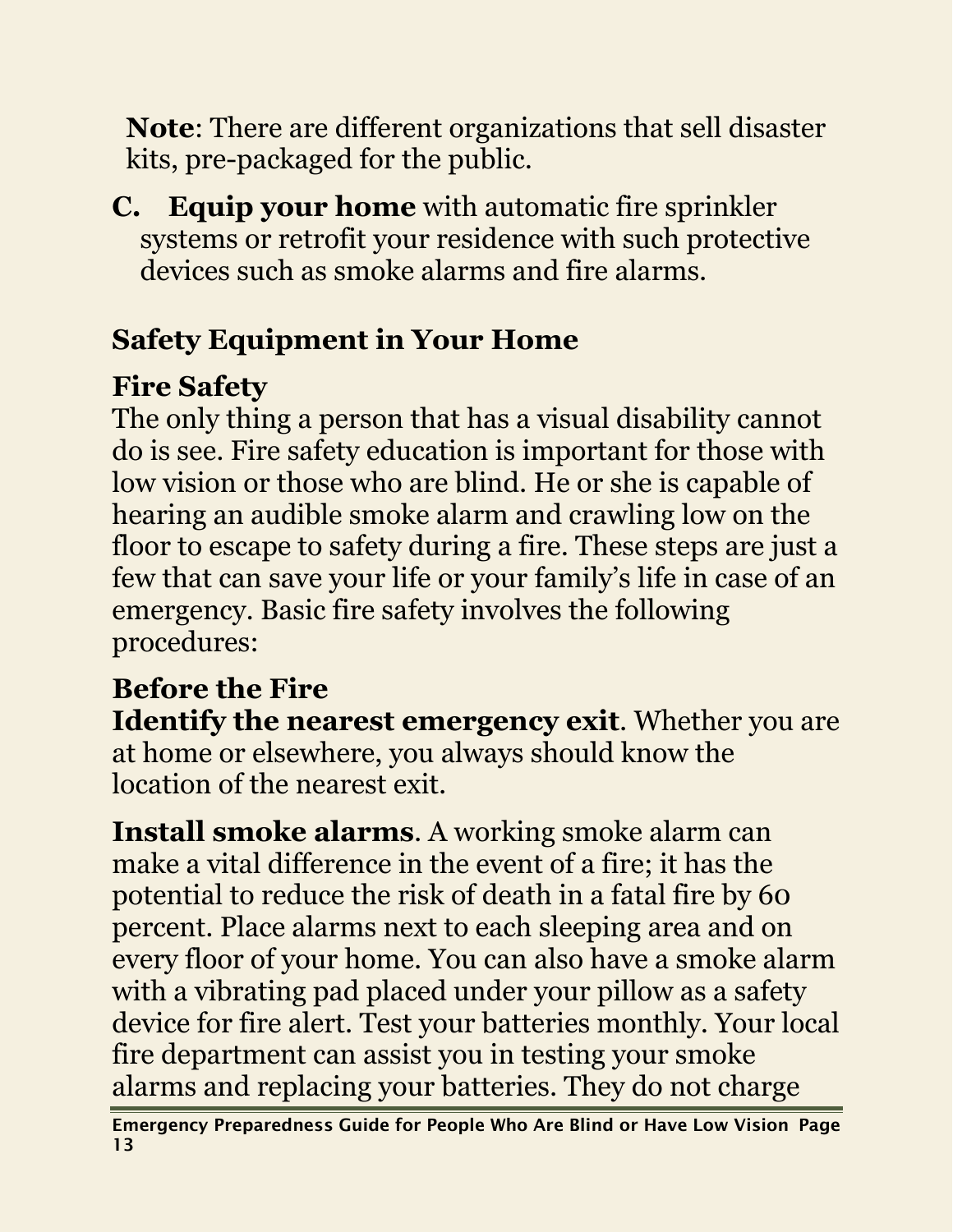for this public service. If your smoke alarms are hardwired (connected to the electric circuitry of your residence), make sure they also are equipped with battery backups.

**Note: Fire Safety Solutions for People with Disabilities, a state wide organization that assists people with disabilities:** will distribute and install free smoke alarms, and provides fire safety messages to Oklahomans' with disabilities. The Fire Protection Publications and Oklahoma ABLE Tech located at Oklahoma State University have created a partnership to provide specific fire safety messages to people who are deaf, hard of hearing, blind, have low vision, or have mobility disabilities.

**Live near an exit.** If you live in an apartment building or condominium, try to get a unit on the ground floor. If this is not possible, know where the exit stairwell is located and how to get there. Plan to wait there for help if you also have a disability that prevents you from walking the stairs. Having a designated person(s) in your apartment building or condominium to assist you down the stairs is part of your general safety plan for all hazards preparedness. Having a telephone near your bed within arm's reach along with emergency telephone numbers can assist you in emergency calling with disaster planning.

**Plan and practice escape plans.** Know at least two exits from every room. Make sure you can unlock all your doors and windows. Be sure you know how to open all of your windows. Practice this during your fire drills in your home.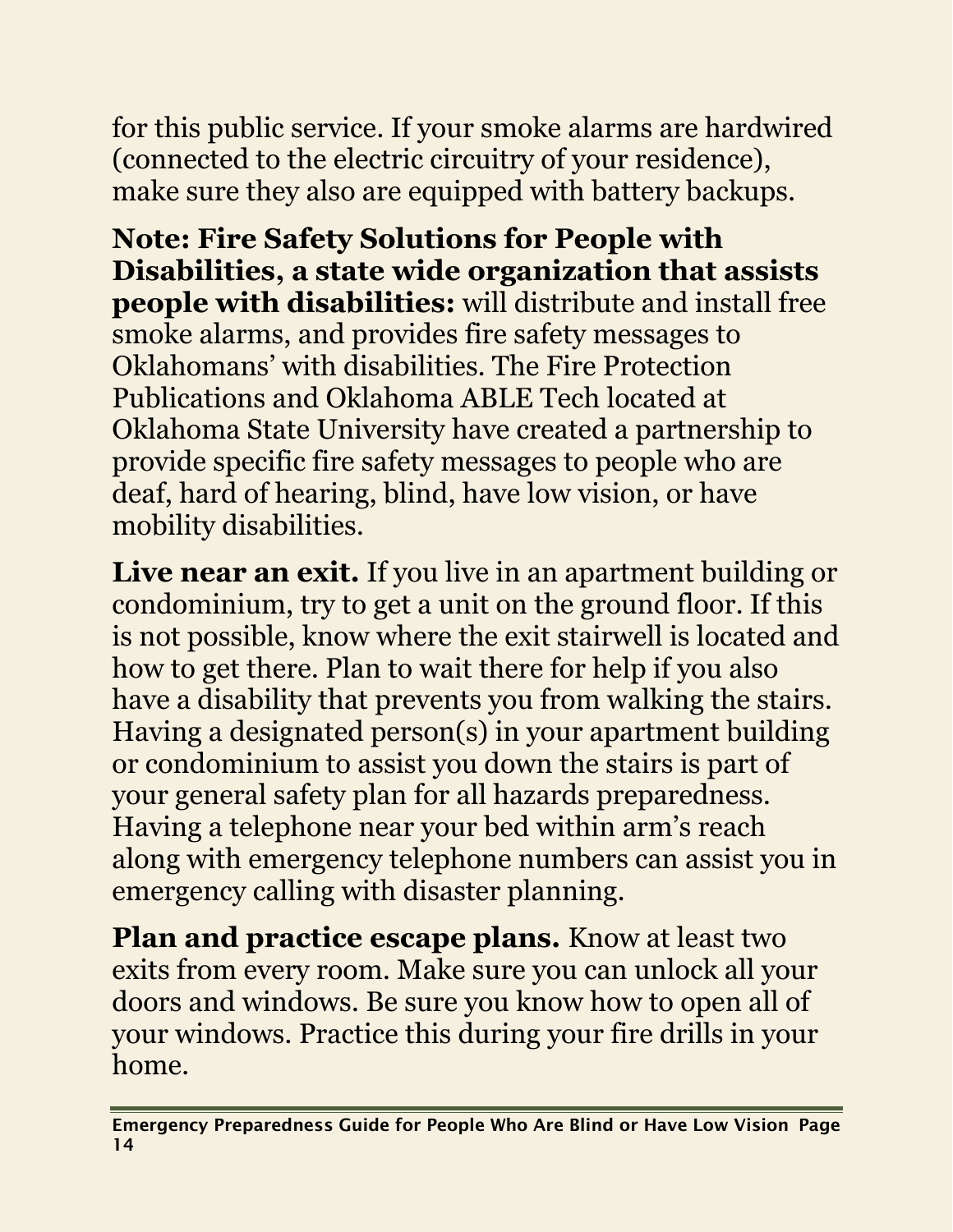**Exit indicators**. The confusion and disorientation of a fire in the home can be difficult to overcome. You may be forced to crawl along the floor to avoid smoke. It can be very disorienting to crawl where you are used to walking (especially if you count steps to locate doors and hallways); it is recommended that you place tactile markers or security lights along the baseboard of exit routes inside your home. These will help to identify where to go in case of a fire.

**Involve the fire department**. Ask the fire department help you plan an escape route and inform them of your functional needs. Ask the fire department for help in the identification of all hazards in your home and to explain how to correct them. Learn the fire department's limitations and make fire officials aware of your limitations.

#### <span id="page-14-0"></span>**During the Fire**

**Get out and stay out**. Leave your home as soon as possible. Do not try to gather personal possessions. Your go-bag should be by your door or by your bed. If your gobag is not handy during your exit from a fire in your home, leave it. Your life is more important than the bag. Do not attempt to extinguish a large fire. Do not use the elevator.

**Test the doors before opening them**. Using the back of your hand, reach up high and touch the door, the doorknob, and the space between the door and the frame. If anything feels hot, keep the door shut and use your second exit. If everything feels cool, open the door slowly and crawl out low to the ground if smoke is present.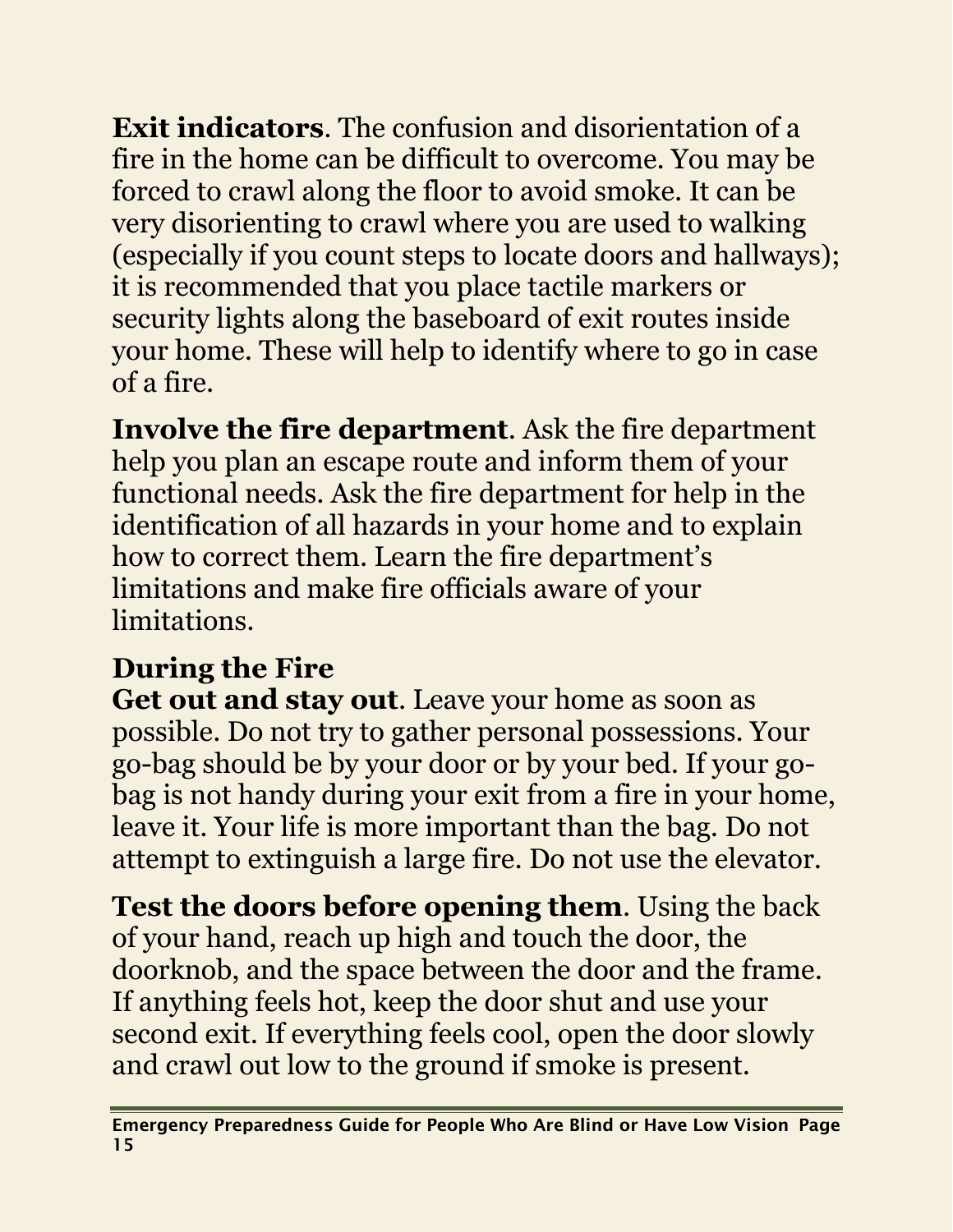**Stay low and go**. Crawl and keep under the smoke if you can. If not, try to cover your mouth and to avoid breathing toxic fumes and make your way to safety as quickly as possible.

**What to do if you are trapped**. Close all doors between you and the fire. Stuff cracks in doors and cover all vents with a damp cloth to the best of your ability to keep smoke out. If possible, call the fire department and tell them where you are located. Signal first responders from a window with a flashlight, whistle or cloth that you keep with you for safety purposes. Call 9-1-1 on your cellular telephone.

**Stop, Drop and Roll**. If any part of you catches fire, do not run or try to extinguish the flames with your hands. Cover your face with your hands. Drop to the ground, rolling over and over. If you have another disability preventing these actions, try to keep a flame-resistant blanket or rug nearby to smother any flames.

#### <span id="page-15-0"></span>**After the Fire**

Contact all friends and family to let them know you are okay. Many organizations can assist you in temporary housing in the event your home is damaged or destroyed due to fire. Secure your service animal or pet for transportation to new housing. Contact your insurance agent to start paper work for filing claims on personal items.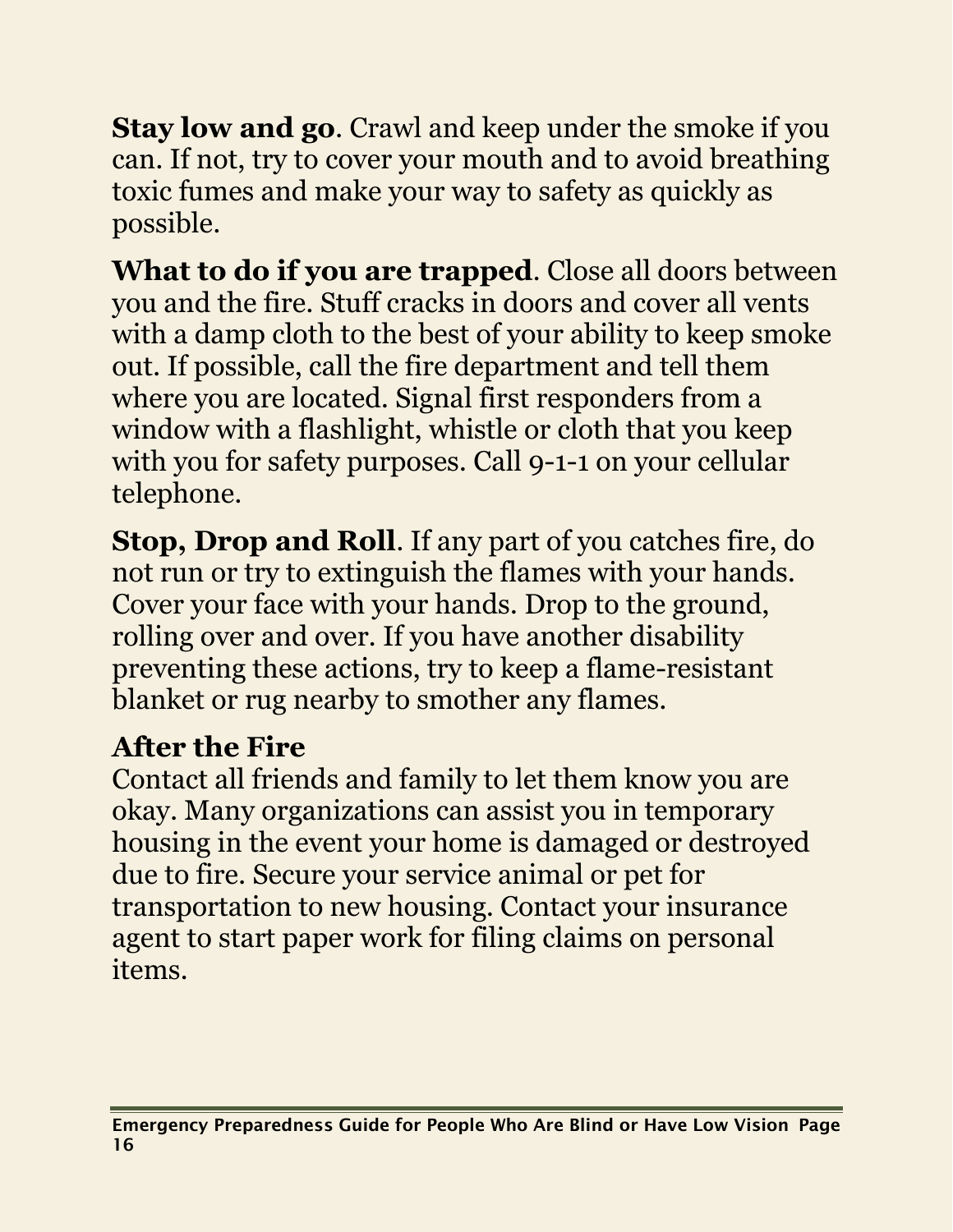#### <span id="page-16-0"></span>**Environment**

Become knowledgeable about your surroundings in the event of all emergencies that occur in your area. Understand the **3 days** (**72** hours) rule of emergency preparedness. Being informed and prepared will help you in the development of your emergency plans.

- a. **Know your alternate transit**, transportation and pedestrian routes in your neighborhood and work environment.
- b. **Know your exits of buildings** that you are in such as office buildings, apartment/ condominium complexes and hotels. Have someone explain and demonstrate where the exits are located when you attend conferences, schools, faith-based activities or other social engagements.
- c. **Have a designated family contact** or check-in person, preferably who is out of state. Local telephone lines may be overwhelmed but long distance lines may still operate. Ensure that all family members know the telephone number of the contact person(s) or have the number in their possession. Make sure the contact person does not have an unlisted telephone number, in case you are forced to look up the telephone number.
- d. **Create and implement a buddy system**. Have a reliable designated driver for your home, school, work, or place of worship in case you need a ride in during an emergency. Note: Seventy percent of all assistance after an emergency is made by neighbors, friends, or other "buddies".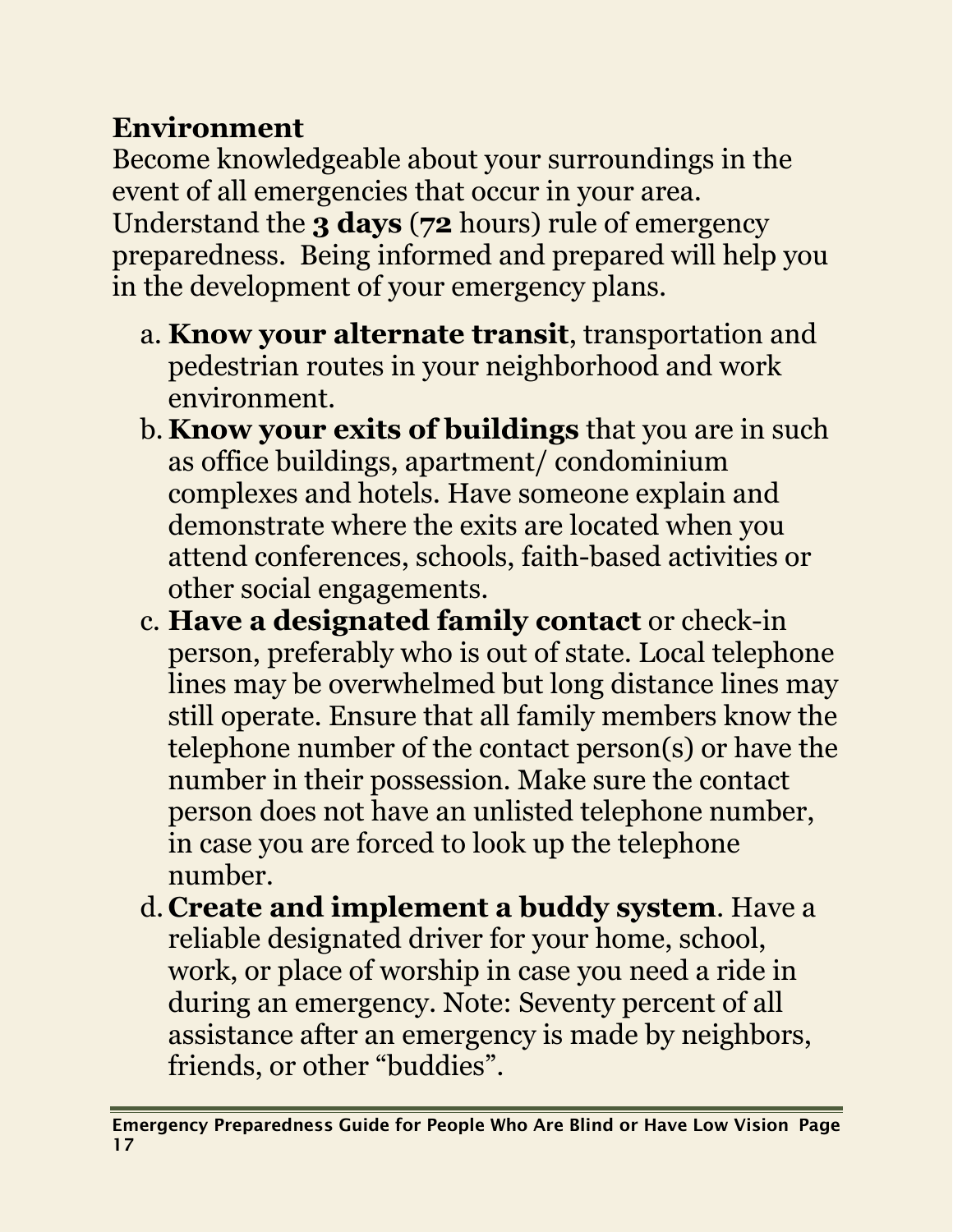- e. **Have a means of retaining information** to assist you with communication during emergency. Cellular telephones have voice messages that can be recorded for future references, which is ideal for emergency situations.
- f. **Keep a copy of the local emergency numbers** other than 9-1-1 easily available for your use. During an emergency 9-1-1 will probably be overwhelmed with calls.
- g. **Practice emergency plans and procedures with family, friends, and support network**. This will ensure other people will know how to contact you and where you will be in case of an emergency.

#### <span id="page-17-0"></span>**Shelter-In-Place**

The appropriate response depends on the type of emergency. If you hear a warning signal, listen to local radio or television stations for further information. You will be told what to do, including where to find the nearest shelter if you are away from your "shelter-in-place" location.

If you are told to "**shelter-in-place**, " act quickly. Follow the instructions of local authorities. Basic steps include:

- a. Enter your home immediately. Bring children or pets indoors immediately. If your children are at school, do not try to bring them home unless told to do so. The school will shelter them.
- b. Close and lock all outside doors and windows. Locking may provide a tighter seal.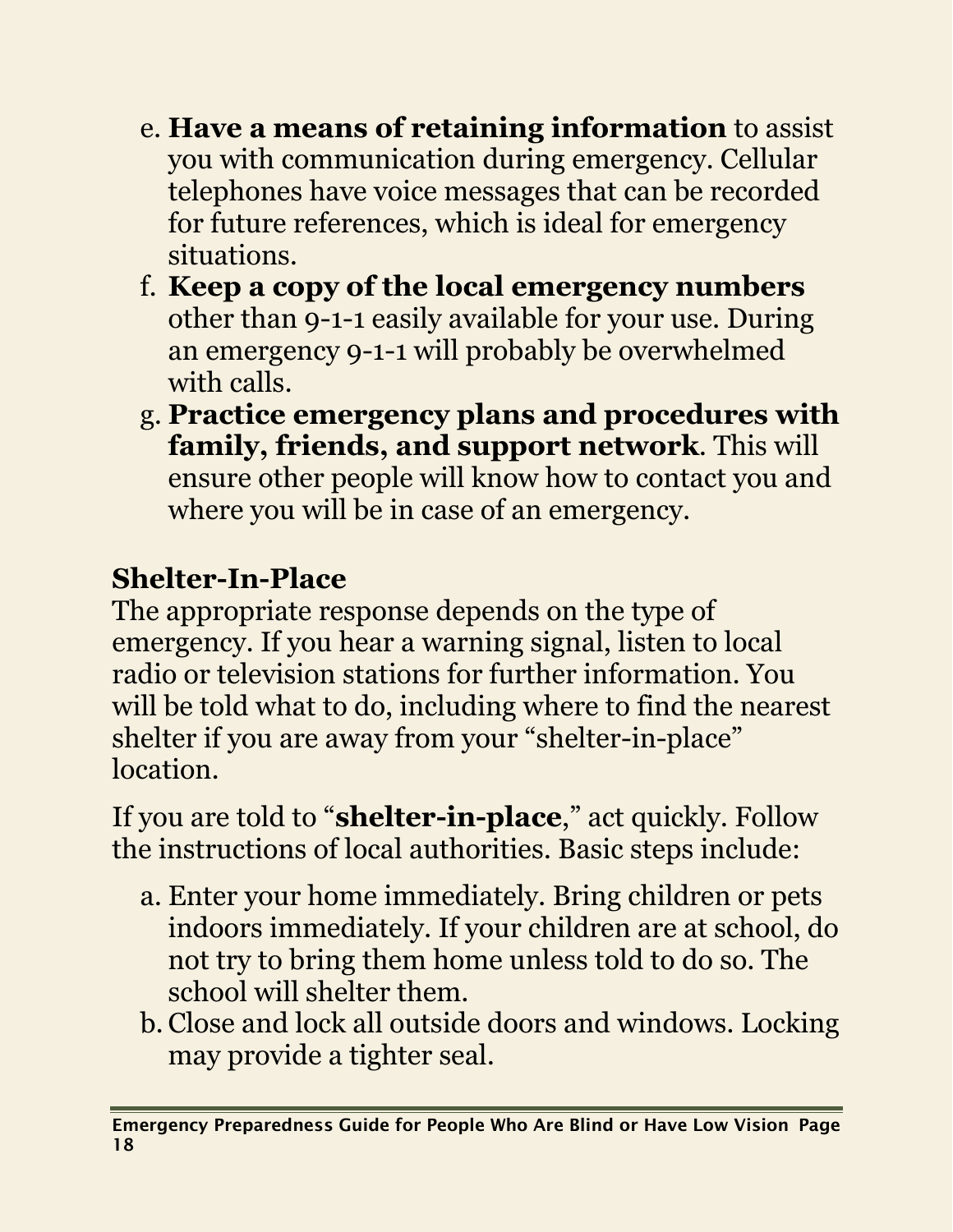- c. Get your disaster supply **go-bag** and make sure your radio is working.
- d.Call your emergency contact (support group) and keep the telephone handy in case you need to report a lifethreatening condition. Otherwise stay off the telephone, so that lines will be available for use by emergency responders.
- e. Keep listening to your radio or television until you are told all is safe or you are told to evacuate. Do not evacuate unless instructed to do so by local authorities.
- f. If you are at work or in another facility; follow the directions and plans of the facility. Do not attempt to go home.

### <span id="page-18-0"></span>**Evacuation**

Several types of disasters may force you to be evacuated from your home. If you are told to evacuate, take the following steps:

- a. Listen carefully to instructions given by local officials. Evacuate immediately if told to do so.
- b. Leave a voice message with your "buddy," friend, or neighbor so someone will know that you are waiting in your designated location.
- c. If you have time, grab your **3 day (72 hours)** go-bag kit. Make sure you include any last-minute items, such as prescription medication, that you may need.
- d.Wear appropriate clothing and sturdy shoes.
- e. Lock your door.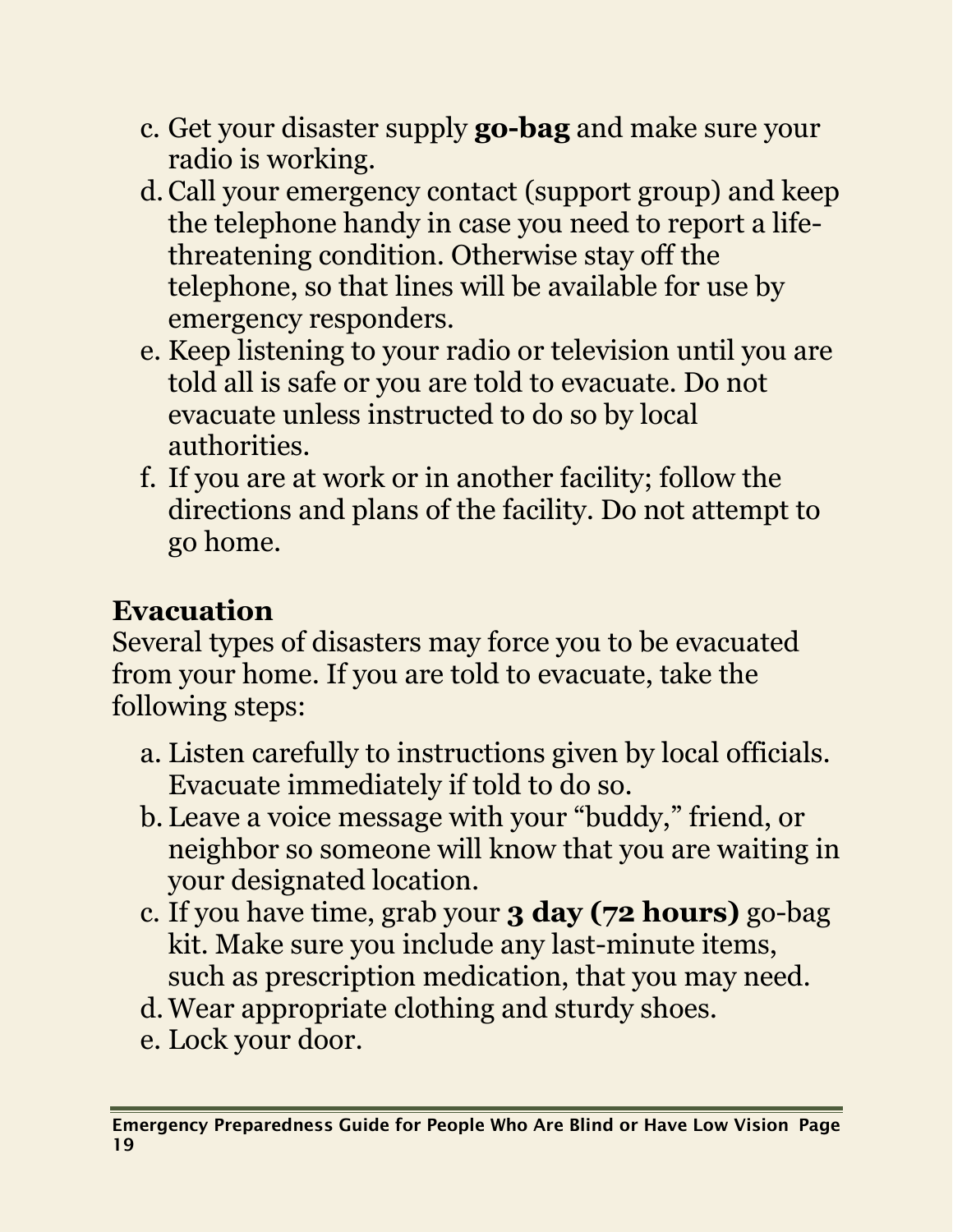f. Ask your buddy, neighbor or support group to assist you in the evacuation of your home. When possible have a **"buddy"** or strong support system, close to your home for immediate evacuation. You can always meet the other members of your support group in your pre-designated area for pick-up.

#### <span id="page-19-0"></span>**Be Prepared to Leave Your Home If**

- a. Your area is without electrical power or water for an extended period of time.
- b. There is a chemical emergency affecting your area.
- c. Flood water is rising.
- d.A wildfire is burning near your home.
- e. Your home has been severely damaged.
- f. Local officials tell you to evacuate.

#### <span id="page-19-1"></span>**Plan Your Escape**

Plan your escape around your capabilities:

- a. Know at least two exits from every room.
- b.If you use a walker, wheelchair or a cane, check all exits to be sure you can get through the doorways.
- c. Make any necessary accommodations, such as providing exit ramps and widening doorways, to facilitate an emergency escape.
- d.Keep all exits clear of objects for safe evacuation.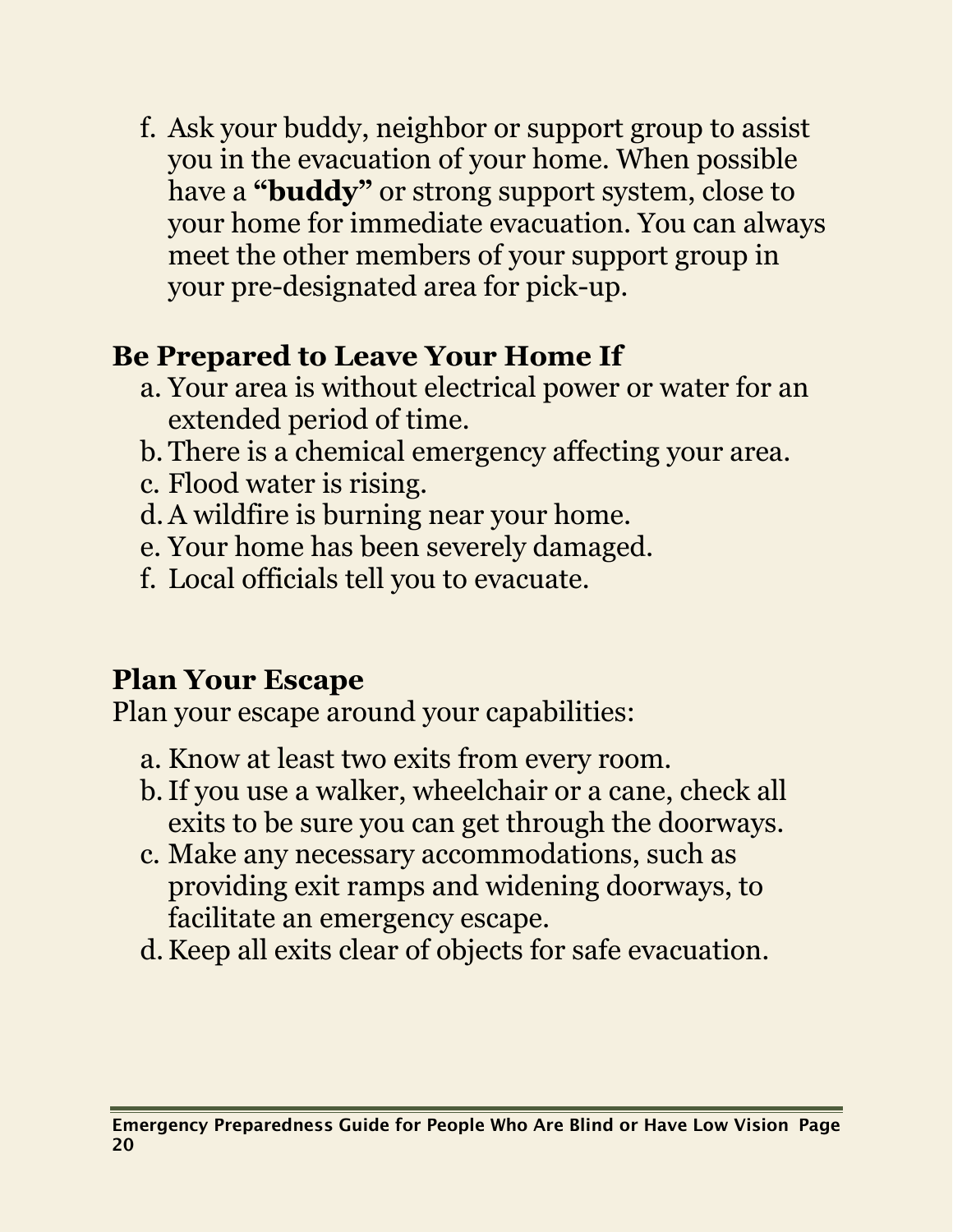#### <span id="page-20-0"></span>**Service Animal**

The Americans with Disabilities Act (ADA) defines a service animal as any guide dog, signal dog, or other animal individually trained to provide assistance to an individual with a disability. If they meet this definition, animals are considered service animals under the ADA regardless of whether they have been licensed or certified by a state or local government.

Service animals perform some of the functions and tasks that the individual with a disability cannot perform independently. Guide dogs are one type of service animal, used by some individuals who are blind. This is the type of service animal with which most people are familiar. But there are service animals that assist persons with other kinds of disabilities in their day-to-day activities. A service animal is <u>not</u> a pet.

**If you need to evacuate, you can take your service animal with you to the shelter**. Bring your go-bag and your service animal go-bag for your stay in the shelter. If you cannot bring your service animals' go-bag, the shelter will provide food and water for emergency care. It is important to have a current photo of your service animal in the event that you are separated during the evacuation.

## <span id="page-20-1"></span>**Service Animal Go-Bag List**

- a. Blanket
- b. Food and water (remember to pack bowls for each)
- c. Leash or harness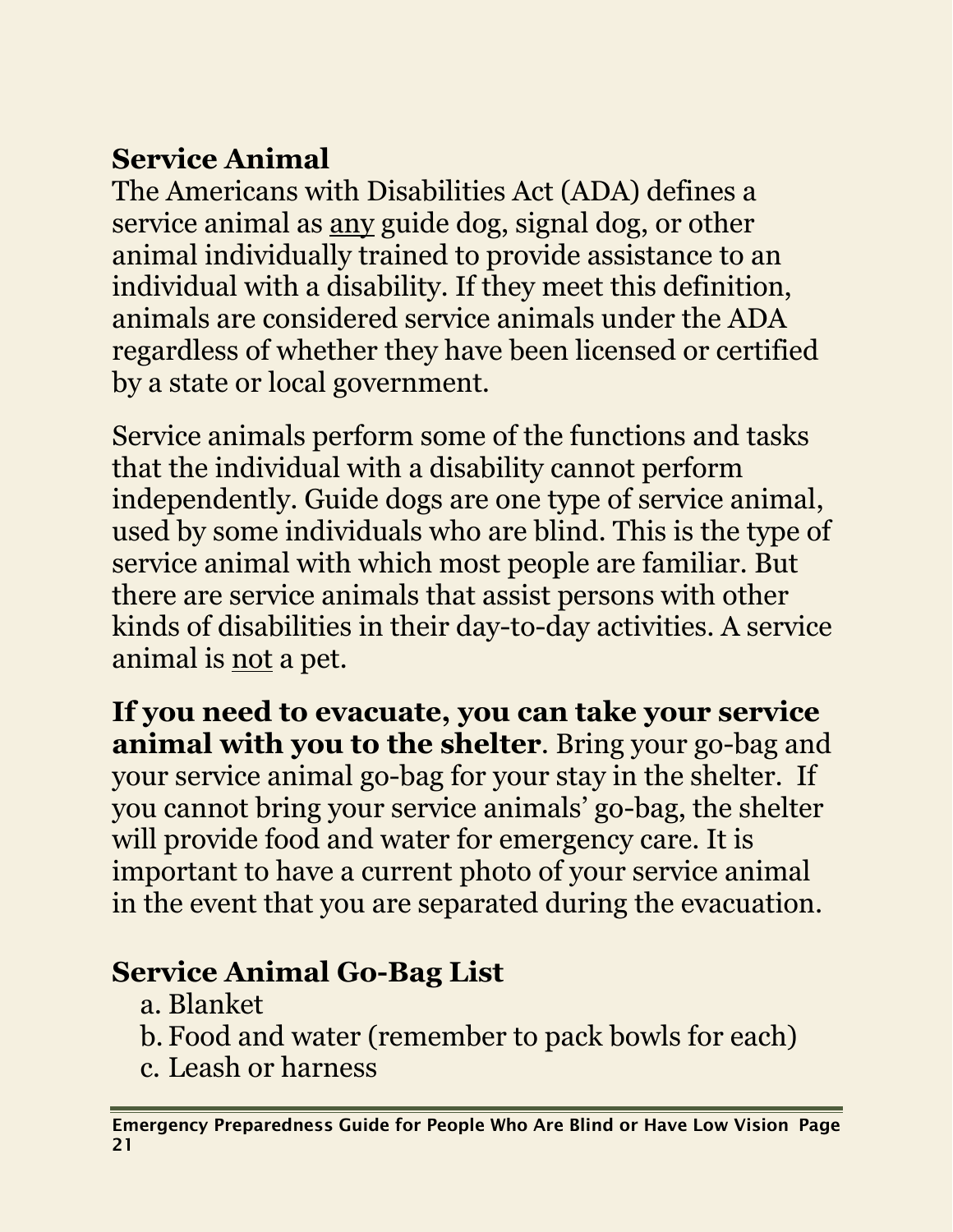#### d. Medication e. Toys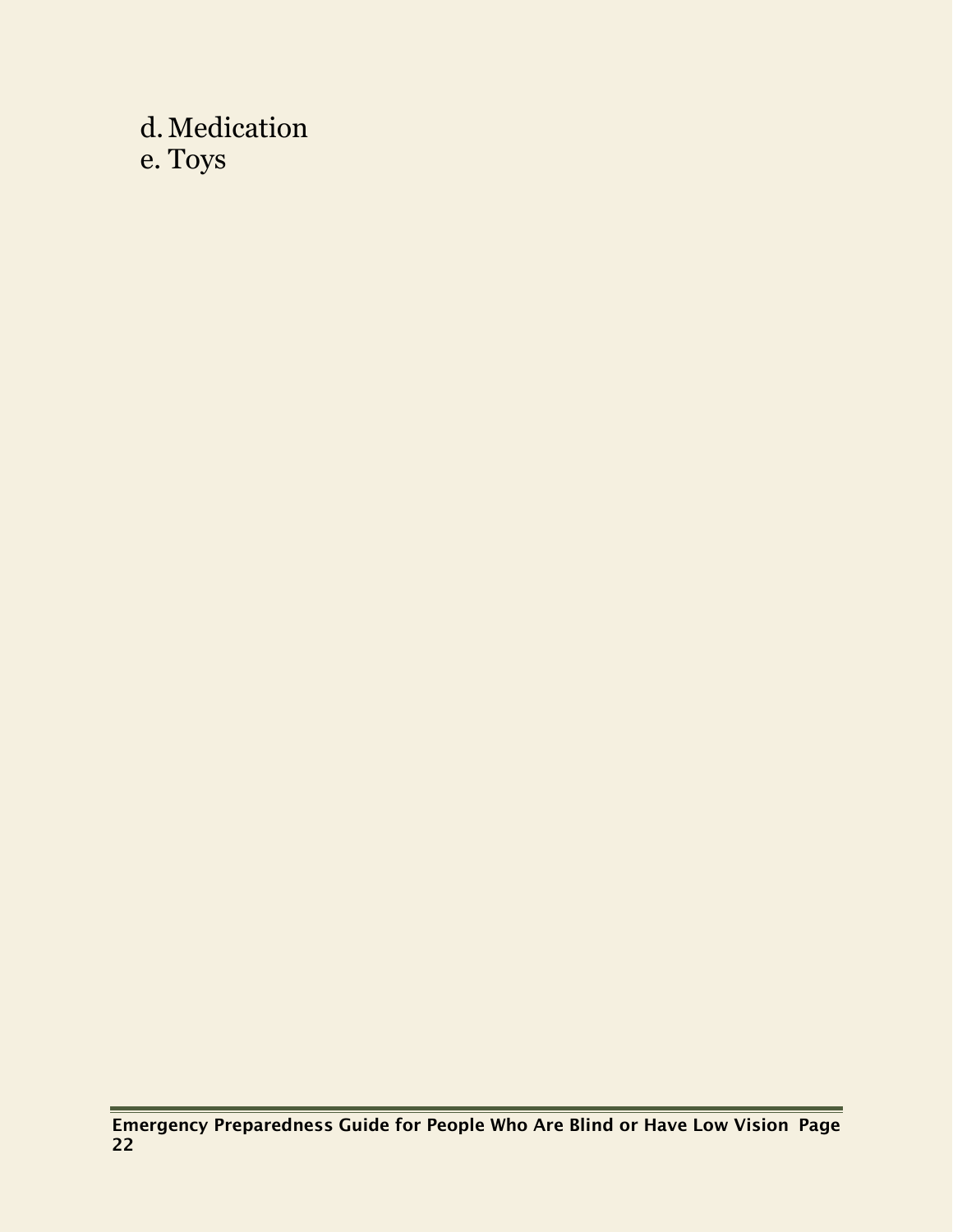#### <span id="page-22-0"></span>**References**

- 1. Annual Disability Statistics Compendium 2010 [www.DisabilityCompendium.org](http://www.disabilitycompendium.org/)
- 2. Center for Personal Assistance Services. [http://pascenter.org/state\\_basded\\_stats/disability\\_p](http://pascenter.org/state_basded_stats/disability_prevalence.php?state=Oklahoma) [revalence.php?state=Oklahoma](http://pascenter.org/state_basded_stats/disability_prevalence.php?state=Oklahoma)
- 3. Centers for Disease Control and Prevention. Emergency Preparedness and Response. <http://emergency.cdc.gov/preparedness/shelter/home>
- 4. Commonly Asked Questions About Service Animals in Places of Business <http://ada.gov/qasrvc.htm>
- 5. Emergency Preparedness and People who are Blind and Visually Impaired. http://njcouncialoftheblind.org
- 6. FEMA. Fire Risks for the Blind or Visually Impaired FA-205/December 1999.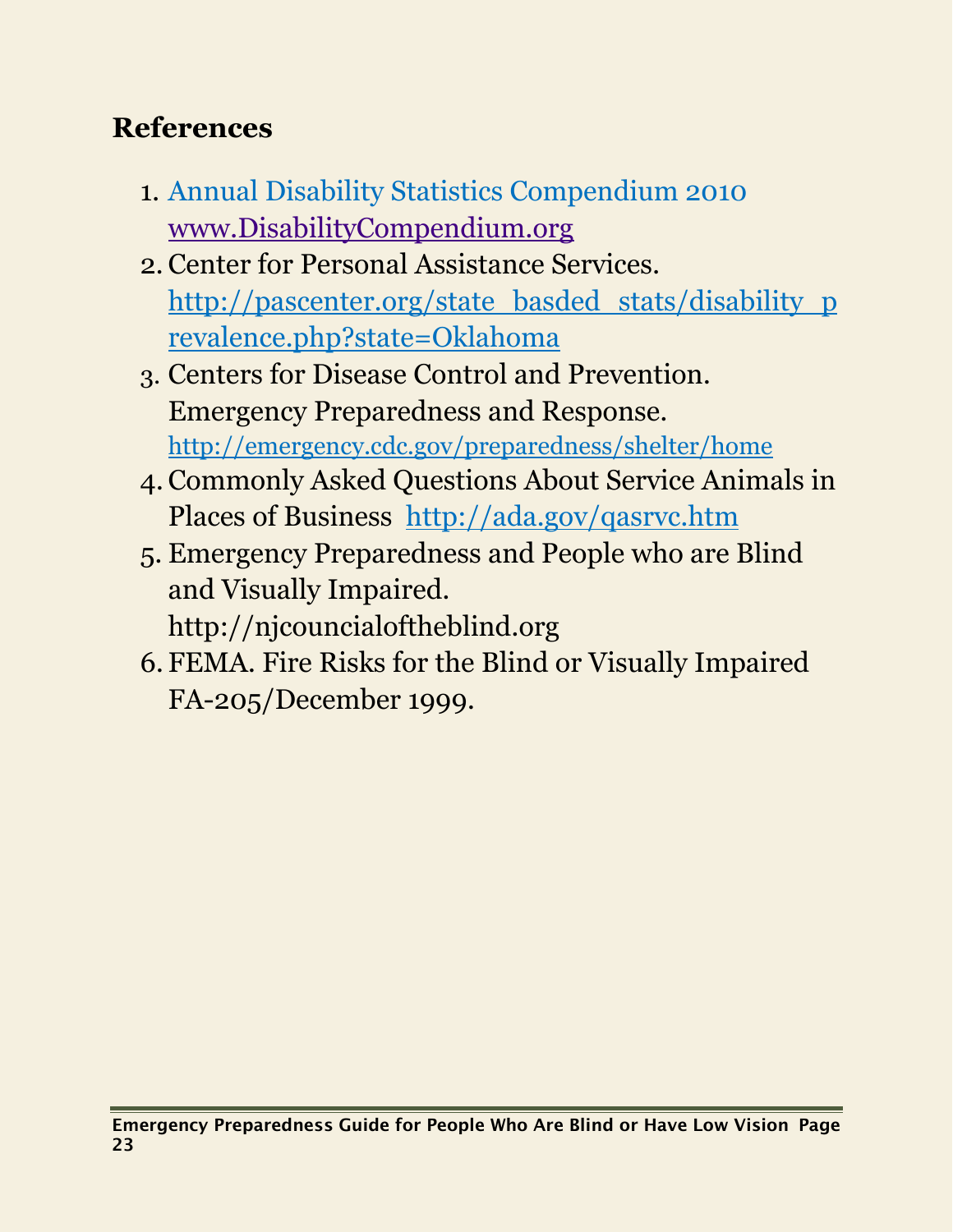#### <span id="page-23-0"></span>**Contact Information**

Glenda Ford-Lee At-Risk Populations Coordinator Oklahoma State Department of Health O-405-271-9444, ext. 56246 [Email-GlendaFL@health.ok.gov](mailto:Email-GlendaFL@health.ok.gov)

Vicky Golightly

Public Information Officer

Oklahoma Library for the Blind and Physically Handicapped

O-405-521-3514

TDD-405-521-4672

Email[-VGolightly@okdrs.gov](mailto:VGolightly@okdrs.gov)